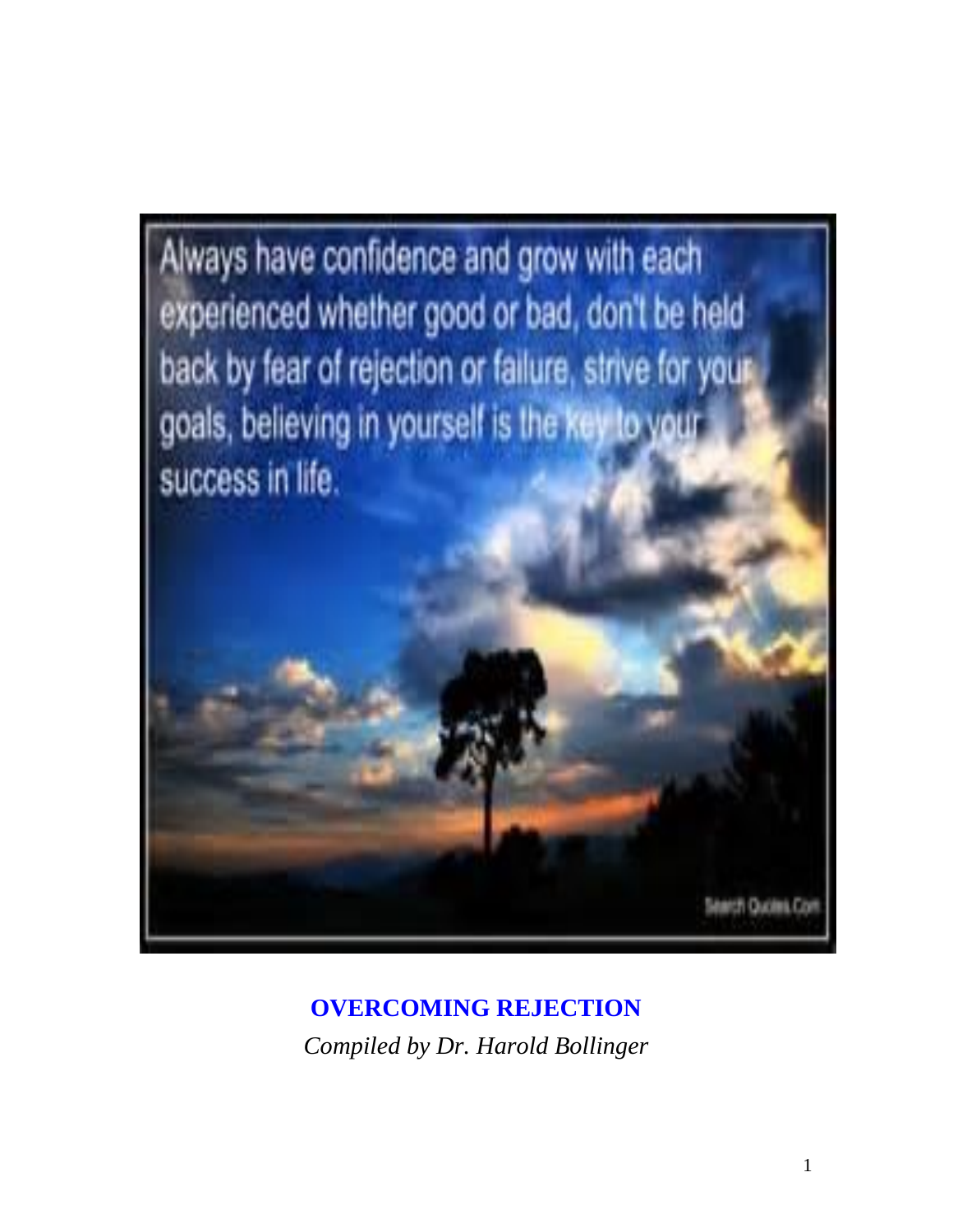# **Table of Contents**

| <b>Forward</b>   |                                    |    |
|------------------|------------------------------------|----|
| <b>Chapter 1</b> | God feels rejected when we rebel   |    |
| <b>Chapter 2</b> | God's "No" is not a rejection      | 8  |
| <b>Chapter 3</b> | <b>How we reject God</b>           | 14 |
| <b>Chapter 4</b> | <b>Rejection verses acceptance</b> |    |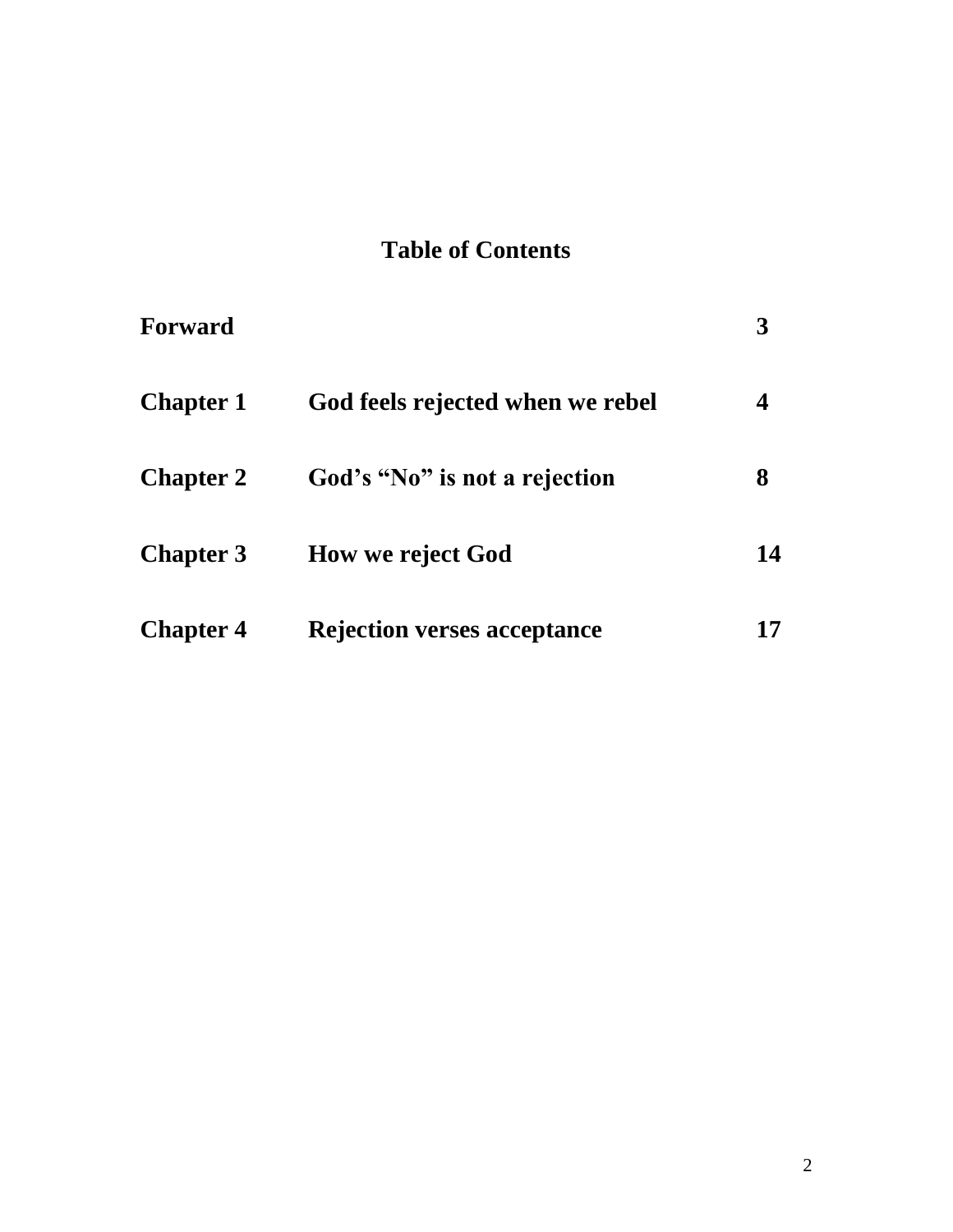# **Forward**

Israel wanted a king for several reasons:

- (1) Samuel's sons were not fit to lead Israel.
- (2) The 12 tribes of Israel continually had problems working together because each tribe had its own leader and territory. It was hoped that a king would unite the tribes into one nation and one army.
- (3) The people wanted to be like the neighboring nations. This is exactly what God didn't want. Having a king would make it easy to forget that God was their real leader.

It was not wrong for Israel to want a king; God had mentioned the possibility in Deut. 17:14-20.

# **Yet, in reality, the people were rejecting God as their leader.**

The Israelites wanted laws, an army, and a human monarch in the place of God.

They wanted to run the nation through human strength, even though only God's strength could make them flourish in the hostile land of Canaan.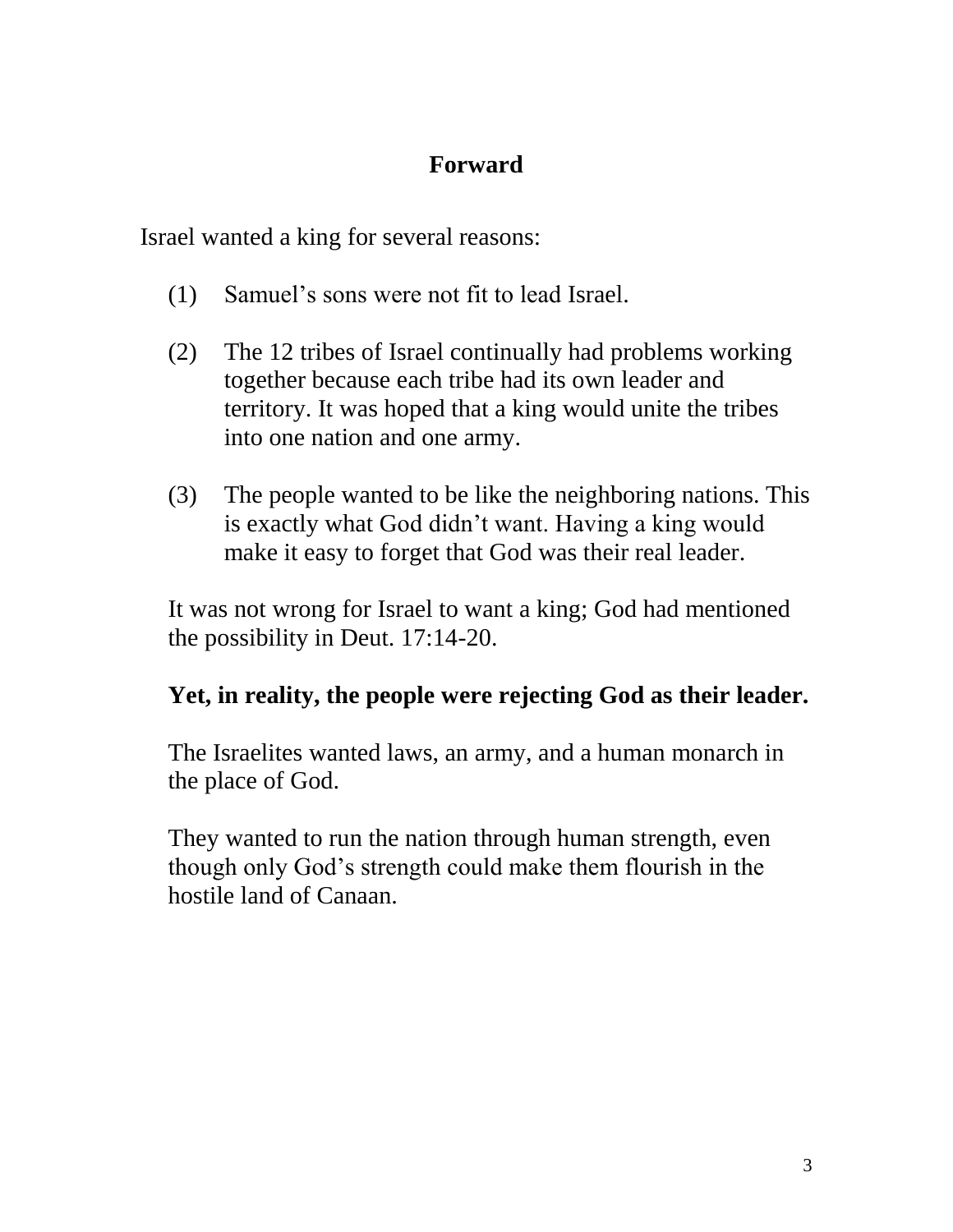### **Rejection of God's leadership is the sure way to our own rejection and defeat.**



**Chapter 1**

## **God feels rejected when we rebel.**

## Judges 10:11-16

- The Lord replied, "Did I not rescue you from the Egyptians, the Amorites, the Ammonites, the Philistines, the Sidonians, the Amalekites, and the Maonites? When they oppressed you, you cried out to me, and I rescued you. Yet you have abandoned me and served other gods. So I will not rescue you anymore.
- Go and cry out to the gods you have chosen! Let them rescue you in your hour of distress!"
	- But the Israelites pleaded with the Lord and said, "We have sinned. Punish us as you see fit, only rescue us today from our enemies."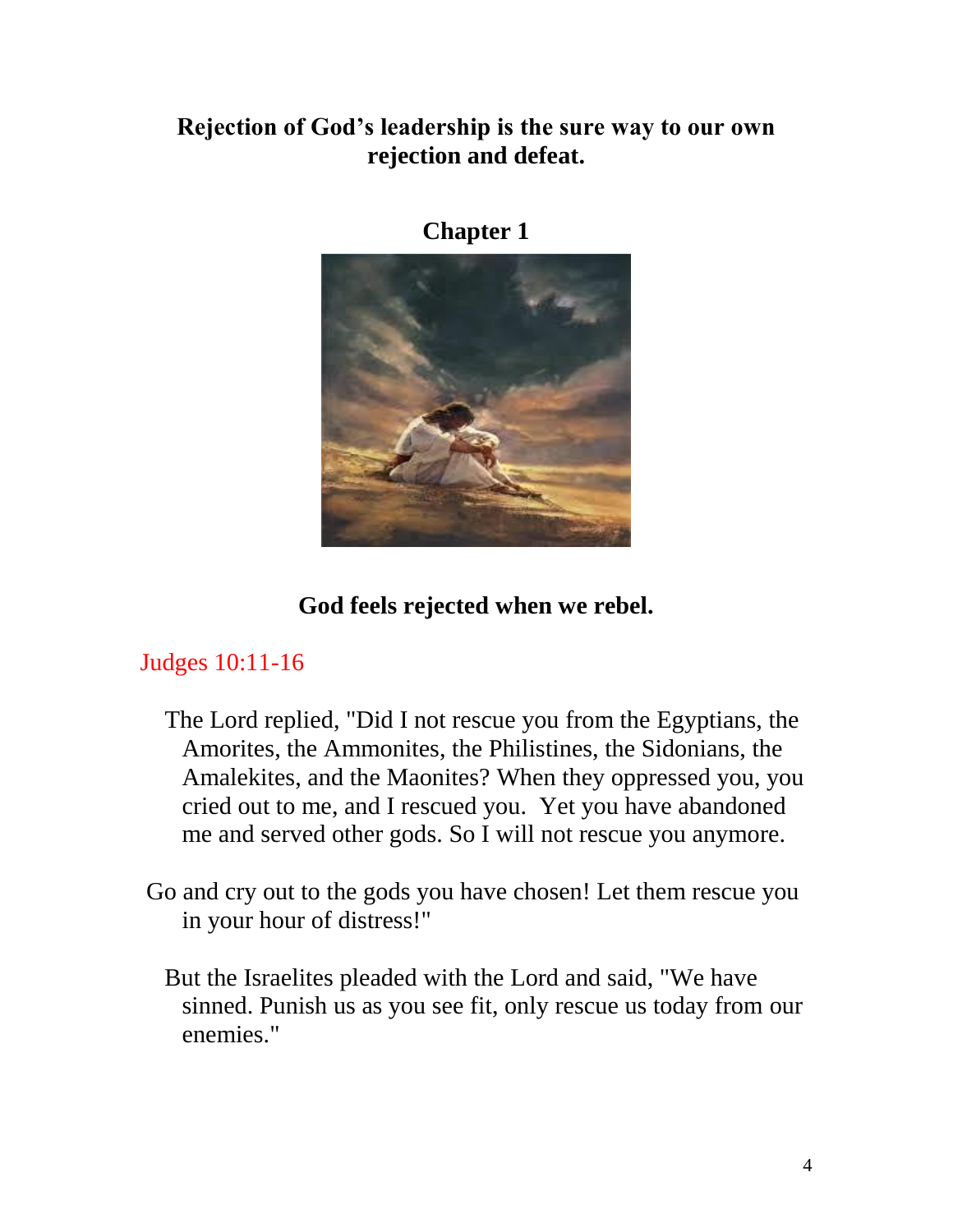Then the Israelites put aside their foreign gods and served the Lord. And he was grieved by their misery.

The Israelites always seemed to forget God when all was well. But despite being rejected by his own people, God never failed to rescue them when they called out to him in repentance.

God never fails to rescue us either. We act just like the Israelites when we put God outside our daily events instead of at the center of them.

Just as a loving parent feels rejected when a child rebels, so God feels great rejection when we ignore or neglect him (1 Samuel 8:4- 9; 1 Samuel 10:17-19; John 12:44-50).

We should strive to stay close to God rather than see how far we can go before judgment comes.

# **Why God may have rejected Cain's offering.**

## Genesis 4:3-5

 At harvest time Cain brought to the Lord a gift of his farm produce, while Abel brought several choice lambs from the best of his flock. The Lord accepted Abel and his offering, but he did not accept Cain and his offering. This made Cain very angry and dejected.

 The Bible does not say why God rejected Cain's sacrifice. Perhaps Cain's attitude was improper, or perhaps his offering was not up to God's standards. Proverbs 21:27 says, "The sacrifice of the wicked is detestable—how much more so when brought with evil intent!"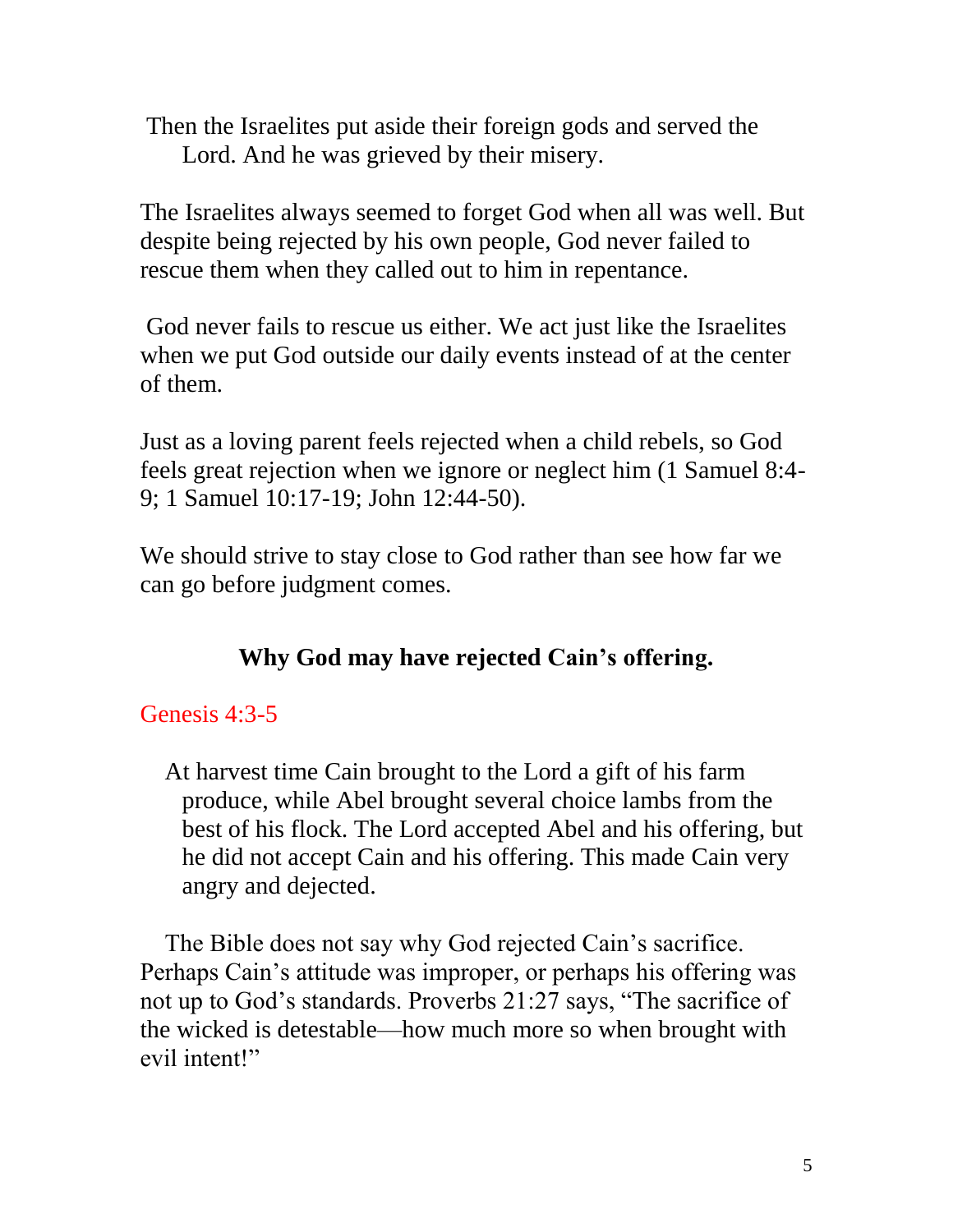God evaluates both our motives and the quality of what we offer him. When we give to God and others, we should have a joyful heart because of what we are able to give.

We should not worry about how much we are giving up, for all things are God's in the first place. Instead, we should joyfully give to God our best in time, money, possessions, and talents.

## **When you're suffering from unfair rejection**

### Judges 11:1-2

 Now Jephthah of Gilead was a great warrior. He was the son of Gilead, but his mother was a prostitute. Gilead's wife also had several sons, and when these half brothers grew up, they chased Jephthah off the land. "You will not get any of our father's inheritance," they said, "for you are the son of a prostitute."

Jephthah, an illegitimate son of Gilead, was chased out of the country by his half brothers.

He suffered as a result of another's decision and not for any wrong he had done. Yet in spite of his brothers' rejection, God used him.

If you are suffering from unfair rejection, don't blame others and become discouraged.

Remember how God used Jephthah despite his unjust circumstances, and realize that he is able to use you even if you feel rejected by some.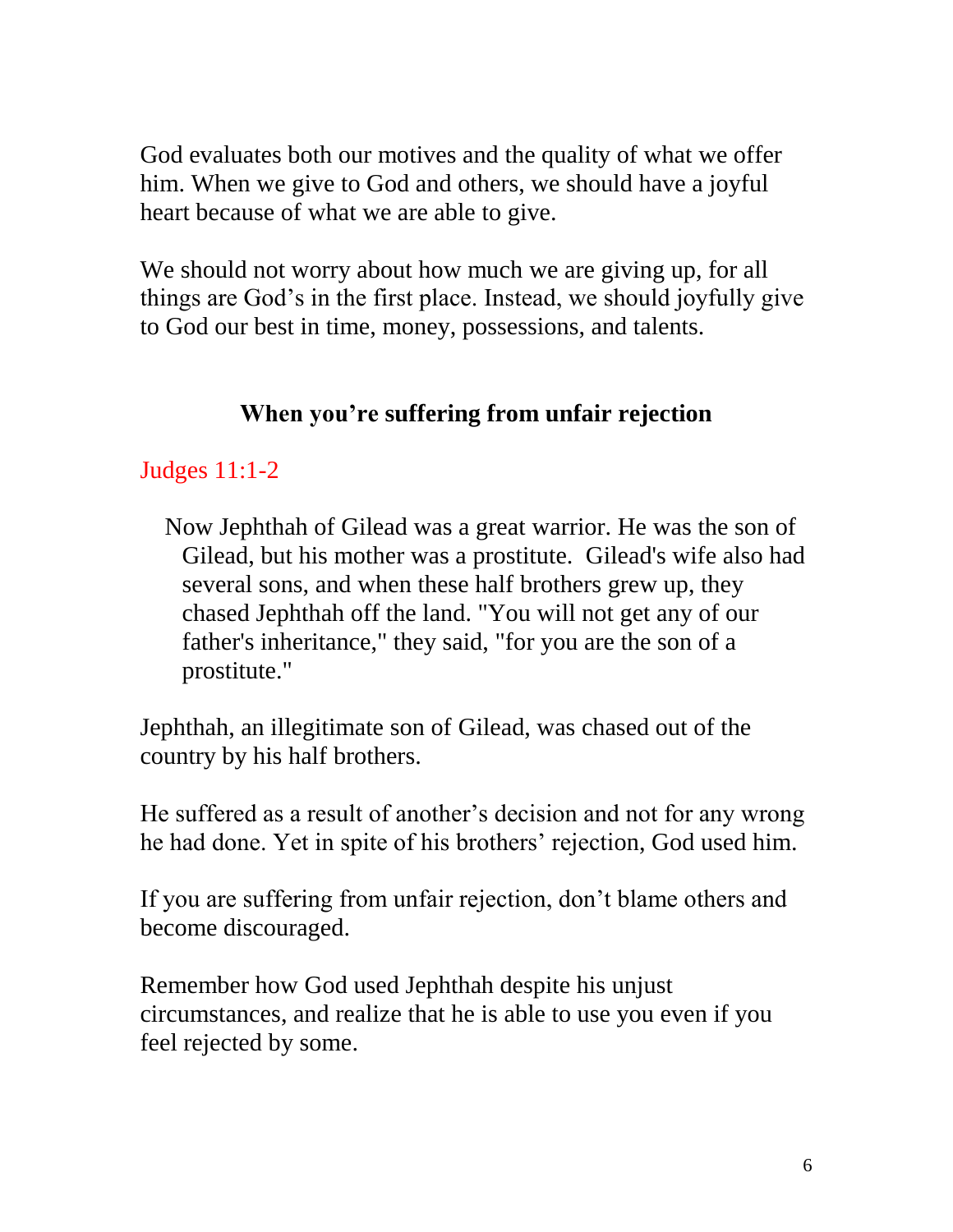#### **Recognize when you're rejecting God.**

#### 1 Samuel 10:19

 But though I have done so much for you, you have rejected me and said, 'We want a king instead!' Now, therefore, present yourselves before the Lord by tribes and clans."

 Israel's true king was God, but the nation demanded another. Imagine wanting a human being instead of God as guide and leader! Throughout history, men and women have rejected God, and they continue to do it today.

Are you rejecting God by pushing him aside and acknowledging someone or something else as your "king" or top priority? Learn from these stories of Israel's kings, and don't push God aside.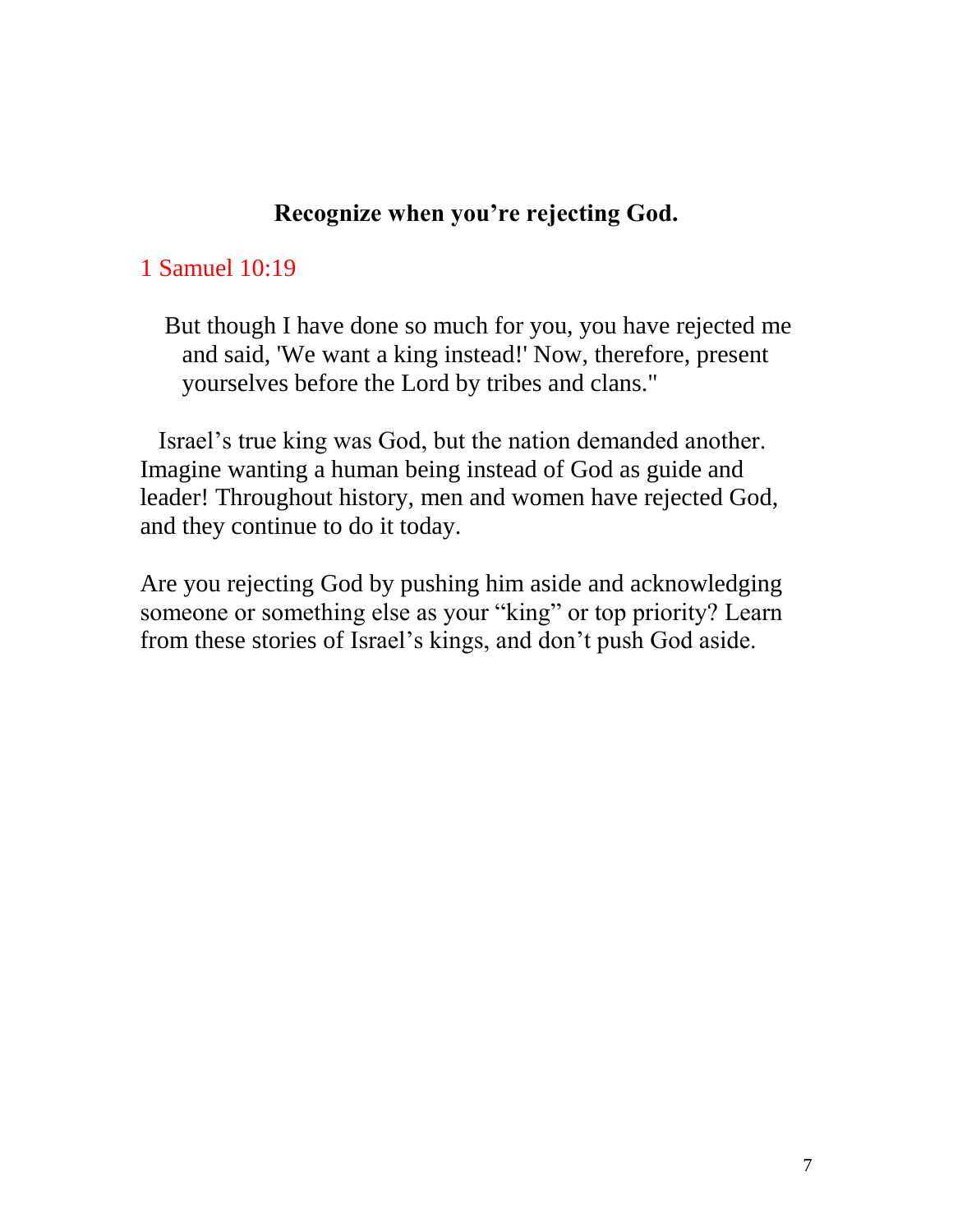Chapter 2



# **God's "no" to a prayer is not a rejection.**

# 2 Samuel 7:8-16

- "Now go and say to my servant David, This is what the Lord Almighty says: I chose you to lead my people Israel when you were just a shepherd boy, tending your sheep out in the pasture.'
- I have been with you wherever you have gone, and I have destroyed all your enemies. Now I will make your name famous throughout the earth!
- And I have provided a permanent homeland for my people Israel, a secure place where they will never be disturbed. It will be their own land where wicked nations won't oppress them as they did in the past, from the time I appointed judges to rule my people. And I will keep you safe from all your enemies.

 And now the Lord declares that he will build a house for you—a dynasty of kings!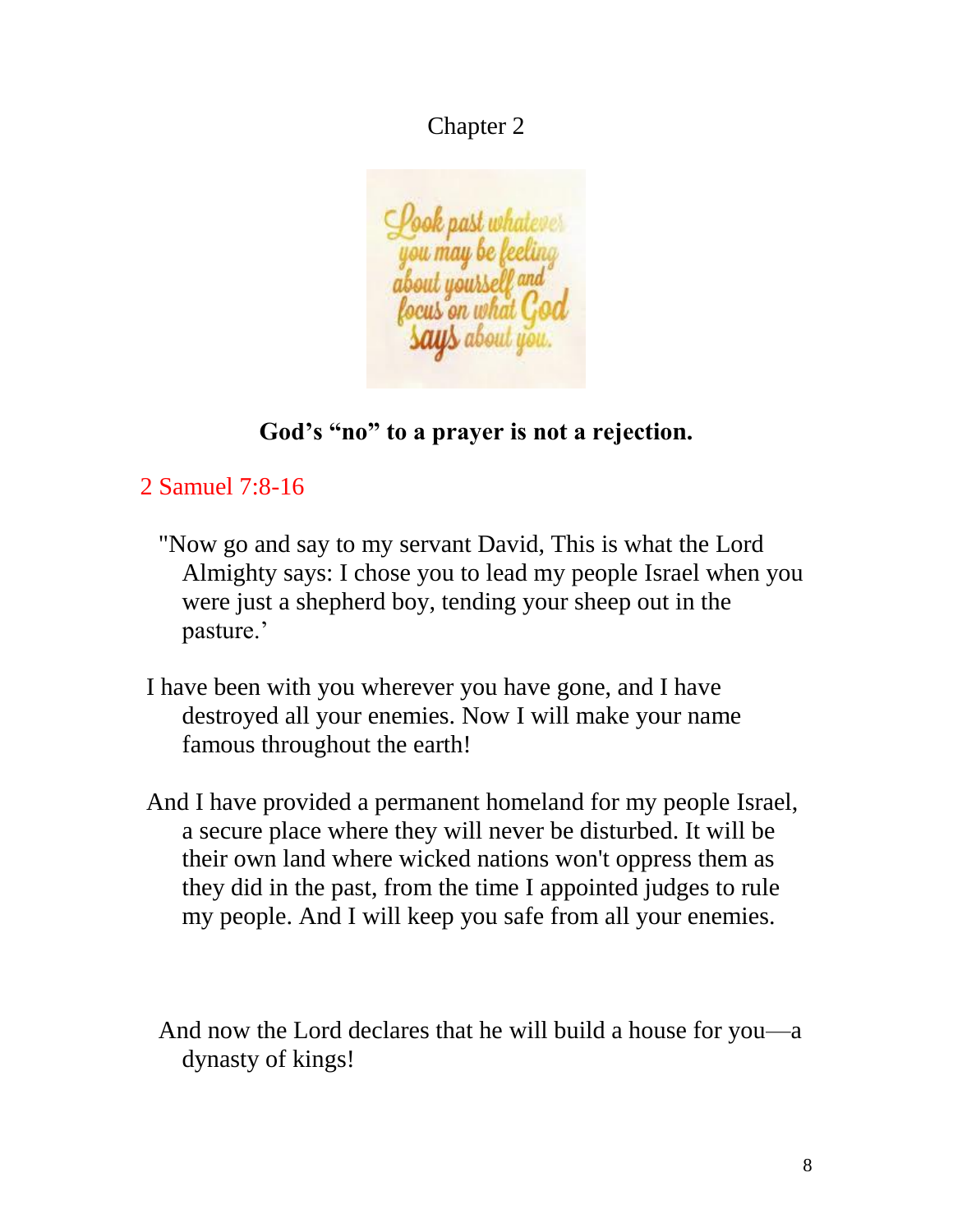- For when you die, I will raise up one of your descendants, and I will make his kingdom strong. He is the one who will build a house—a temple—for my name. And I will establish the throne of his kingdom forever.
- I will be his father, and he will be my son. If he sins, I will use other nations to punish him.
- But my unfailing love will not be taken from him as I took it from Saul, whom I removed before you. Your dynasty and your kingdom will continue for all time before me, and your throne will be secure forever.' "

David's request was good, but God said no. This does not mean that God rejected David. In fact, God was planning to do something even greater in David's life than allowing him the prestige of building the temple.

Although God turned down David's request, he promised to continue the house (or dynasty) of David forever. David's earthly dynasty ended four centuries later, but Jesus Christ, a direct descendant of David, was the ultimate fulfillment of this promise (Acts 2:22-36).

Christ will reign for eternity—now in his spiritual kingdom and in heaven, and later, on earth, in the New Jerusalem (Luke 1:30-33; Rev. 21).

Have you prayed with good intentions, only to have God say no?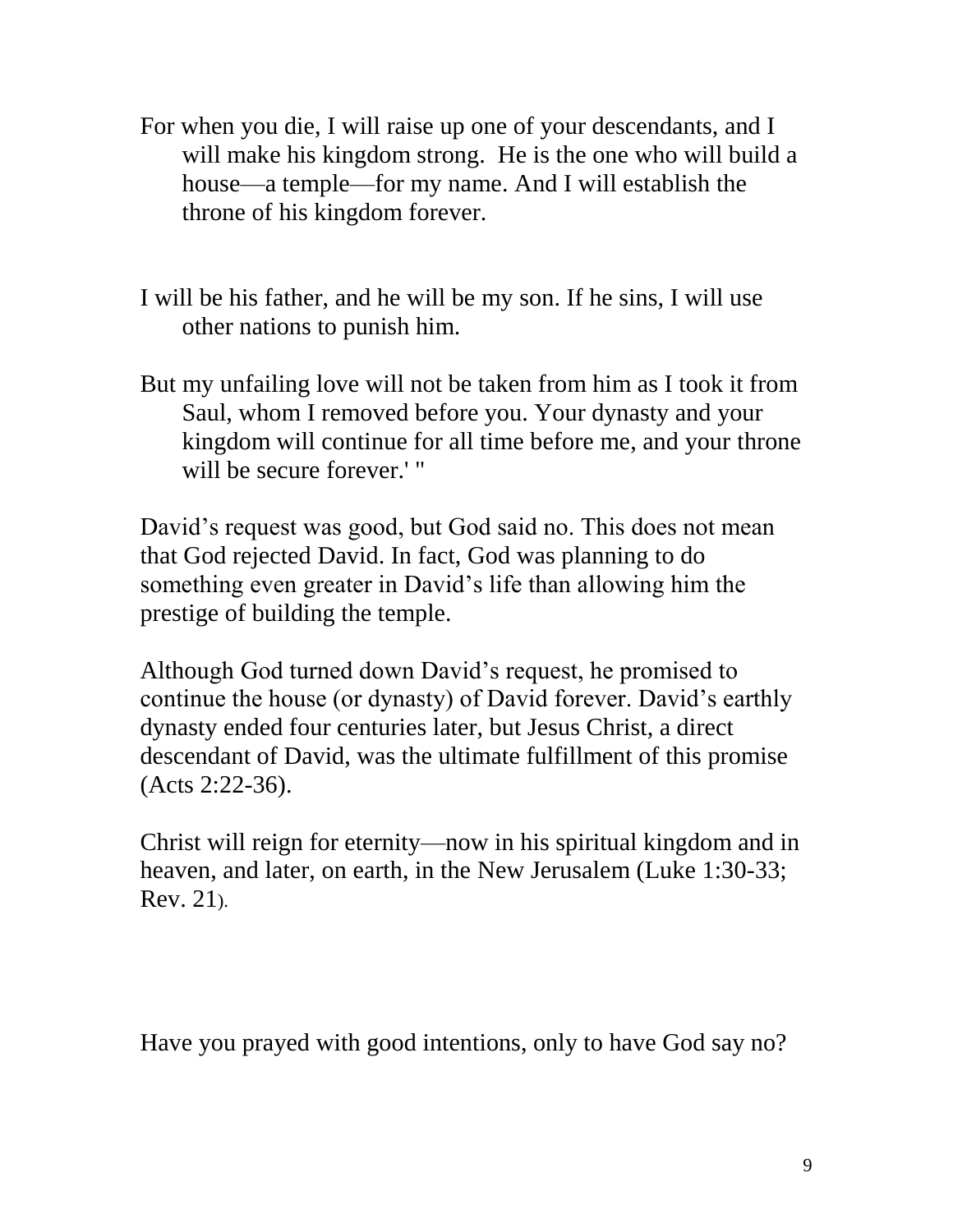This is God's way of directing you to a greater purpose in your life. Accepting God's no requires as great a faith as carrying out his yes.

# **Why did Rehoboam abandon God?**

### 2 Chron. 12:1-2

 But when Rehoboam was firmly established and strong, he abandoned the law of the Lord, and all Israel followed him in this sin.

 Because they were unfaithful to the Lord, King Shishak of Egypt attached Jerusalem in the fifth year of King Rehoboam's reign.

Here "Israel" refers to Judah, the southern kingdom. During his first three years on the throne, Rehoboam made an attempt to obey God, and as a result Judah prospered. But then, at his peak of popularity and power, he abandoned God.

The result was destruction because God allowed Judah to be conquered by Egypt. How could this happen? Often it is more difficult to be a believer in good times than in bad.

Tough times push us toward God; but easy times can make us feel self-sufficient and self-satisfied. When everything is going right, guard your faith closely.

A record of this invasion has been found on an Egyptian stone that says Shishak's army penetrated as far north as the Sea of Galilee, in the northern kingdom.

Egypt was not the world power it had once been, and Shishak wanted to restore his nation to its former greatness.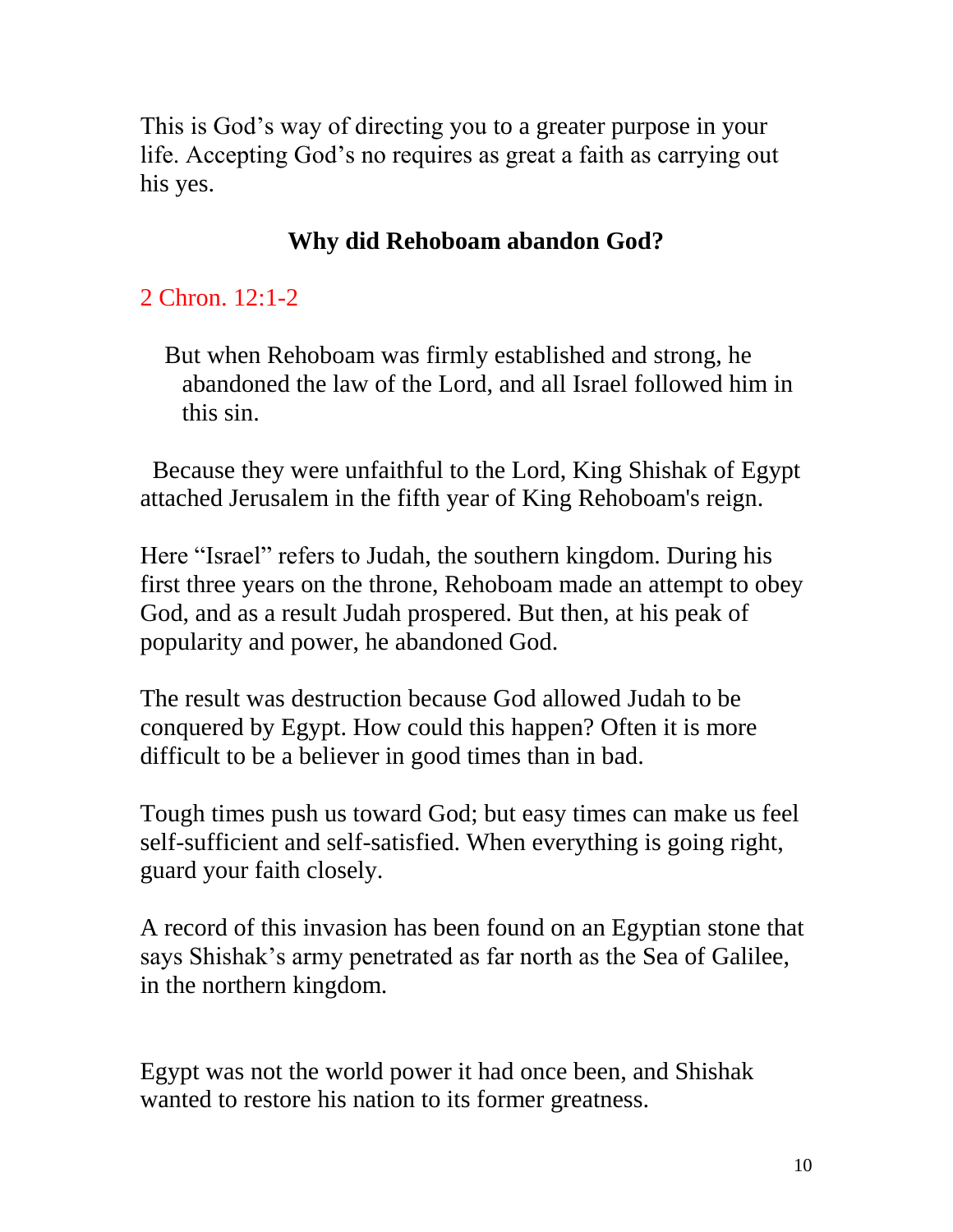He was not strong enough to conquer both Israel and Judah, but he managed to destroy key cities in Judah in an effort to regain control of the trade routes and create dissension among the people.

#### **A Fool Rejects God.**

#### Psalm 14:1-3

For the choir director: A psalm of David.

 Only fools say in their hearts, "There is no God." They are corrupt, and their actions are evil; No one does good!

The Lord looks down from heaven On the entire human race;

 He looks to see if there is even one with real understanding, One who seeks for God.

 But no, all have turned away from God; All have become corrupt. No one does good, not even one!

The atheist is either foolish or wicked—foolish because he ignores the evidence that God exists or wicked because he refuses to live by God's truths. We become atheists in practice when we rely more on ourselves than on God.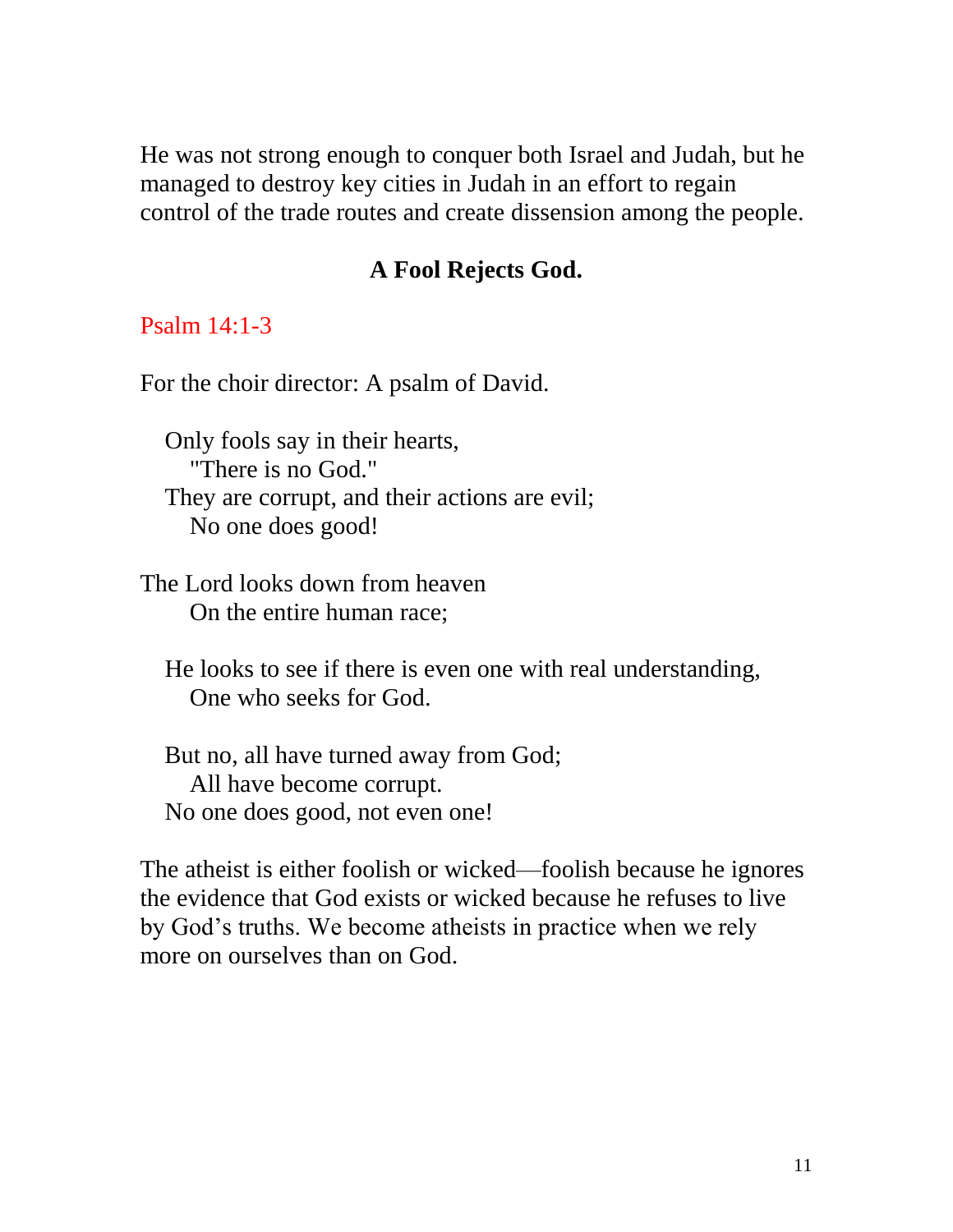The fool mentioned here is someone who is aggressively perverse in his actions. To speak in direct defiance of God is utterly foolish according to the Bible.

No one but God is perfect; all of us stand guilty before him (see Romans 3:23) and need his forgiveness.

No matter how well we perform or how much we achieve compared to others, none of us can boast of his or her goodness when compared to God's standard. God not only expects us to obey his guidelines, but he wants us to love him with all our heart.

No one except Jesus Christ has done that perfectly. Because we all fall short we must turn to Christ to save us (Romans 10:9-11).

Have you asked him to save you?

David applies these observations to his enemies when he says the evildoers "devour my people as men eat bread":

"They have together become corrupt; there is no one who does good, not even one." By contrast, David said, "Though you probe my heart, you will find nothing" (Psalm 17:3).

#### **Why Nazareth rejected Jesus.**

#### Matthew 13:55

 He's just a carpenter's son, and we know Mary, his mother, and his brothers—James, Joseph, Simon, and Judas.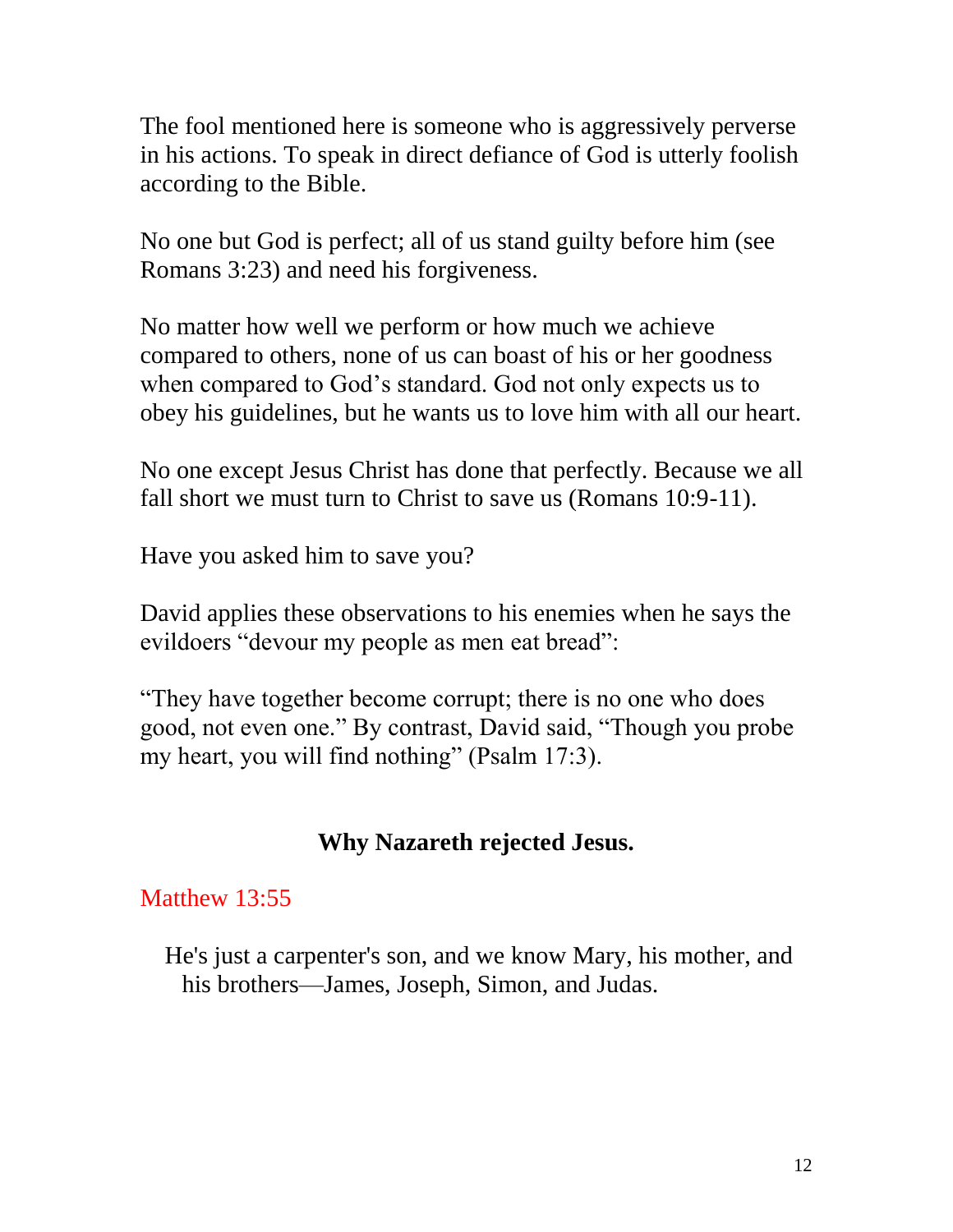The residents of Jesus' hometown had known Jesus since he was a young child and were acquainted with his family; they could not bring themselves to believe in his message. They were too close to the situation.

Jesus had come to them as a prophet, one who challenged them to respond to unpopular spiritual truth. They did not listen to the timeless message because they could not see beyond the man.

## **Jeremiah's hometown rejected him too.**

Jesus was not the first prophet to be rejected in his own country. Jeremiah experienced rejection in his hometown, even by members of his own family (Jeremiah 12:5-6).

## Jeremiah 12:5-6

 If thou hast run with the footmen, and they have wearied thee, then how canst thou contend with horses?

And if in the land of peace, wherein thou trusts, they wearied thee, then how wilt thou do in the swelling of Jordan?

For even thy brethren, and the house of thy father, even they have dealt treacherously with thee; yea, they have called a multitude after thee: believe them not, though they speak fair words unto thee.

Life was extremely difficult for Jeremiah despite his love for and obedience to God. When he called to God for relief, God's reply in effect was, "If you think this is bad, how will you cope when it gets really tough?"

Not all of God's answers to prayer are nice or easy to handle.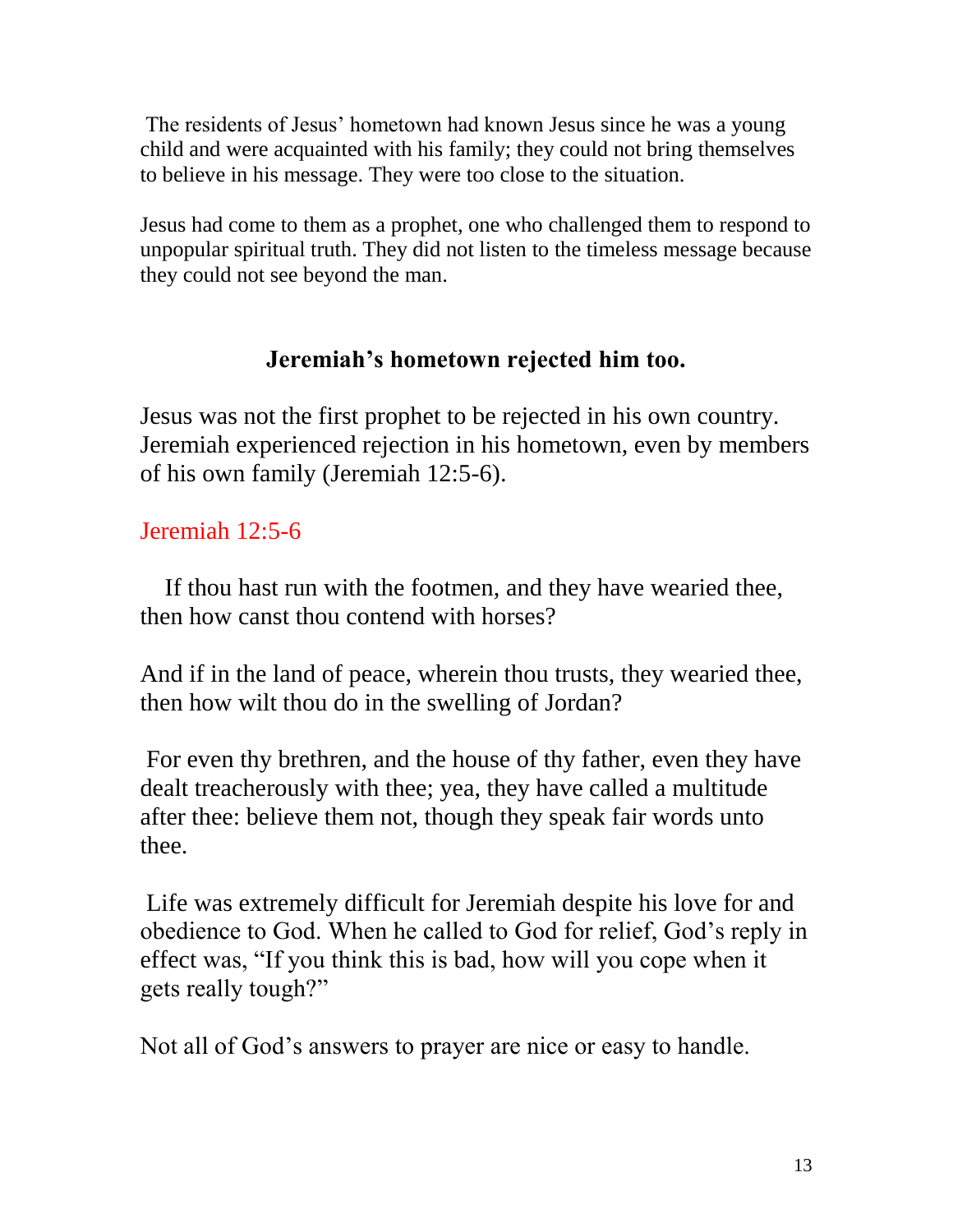Any Christian who has experienced war, bereavement, or a serious illness knows this.

But we are to be committed to God even when the going gets tough and when his answers to our prayers don't bring immediate relief.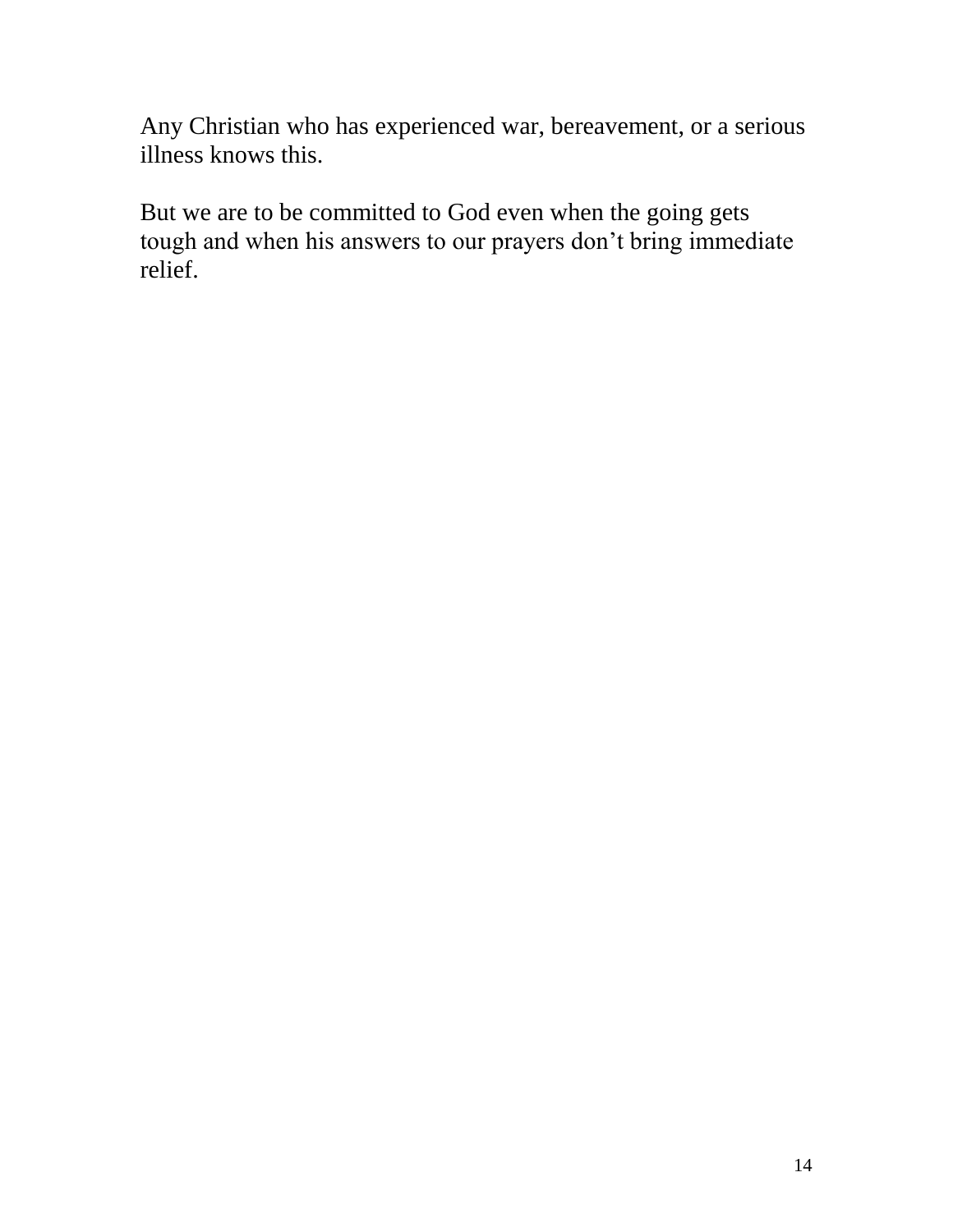# Chapter 3



**How we reject God.**

## Matthew 21:37

"Finally, the owner sent his son, thinking, 'Surely they will respect my son.'

 In trying to reach us with his love, God finally sent his own Son. Jesus' perfect life, his words of truth, and his sacrifice of love are meant to cause us to listen to him and to follow him as Lord. If we ignore God's gracious gift of his Son, we reject God himself.

## **People reject Jesus.**

#### Matthew 21:42

 Then Jesus asked them, "Didn't you ever read this in the Scriptures?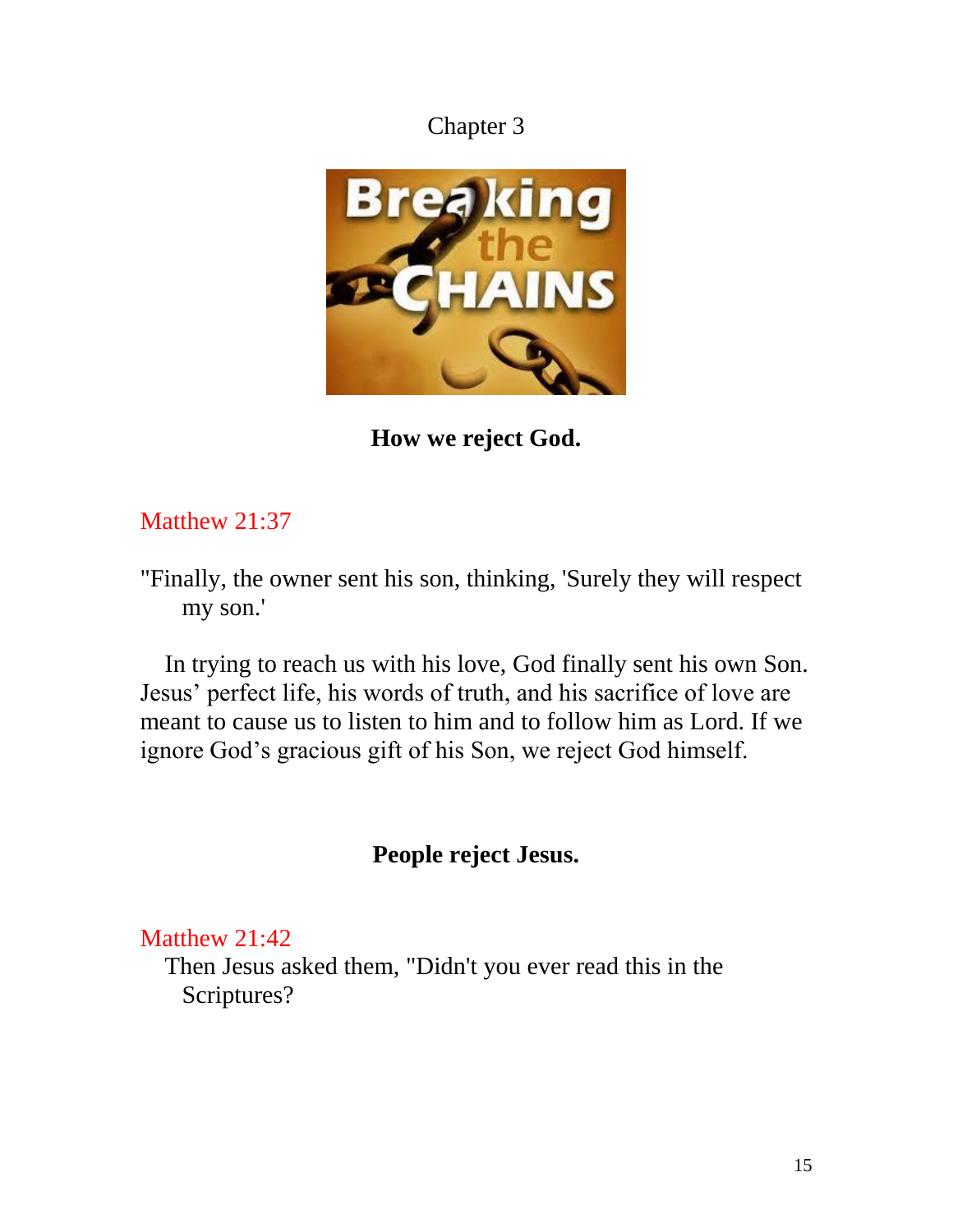'The stone rejected by the builders has now become the cornerstone. This is the Lord's doing, and it is marvelous to see. Jesus refers to himself as "the stone the builders rejected." Although Jesus was rejected by many of his people, he will become the capstone, or cornerstone, of his new building, the church (see Acts 4:11; 1 Peter 2:7).

### **Consequences of rejecting Jesus.**

### Matthew 21:44

 Anyone who stumbles over that stone will be broken to pieces, and it will crush anyone on whom it falls."

Jesus used this metaphor to show that one stone can affect people different ways, depending on how they relate to it (see Isaiah 8:14- 15; Isaiah 28:16; Daniel 2:34, 44-45).

Ideally they will build on it; many, however, will trip over it. And at the last judgment God's enemies will be crushed by it.

In the end, Christ, the "building block," will become the "crushing stone." He offers mercy and forgiveness *now* and promises judgment later. We should choose him now!

John 8:24

 That is why I said that you will die in your sins; for unless you believe that I am who I say I am, you will die in your sins."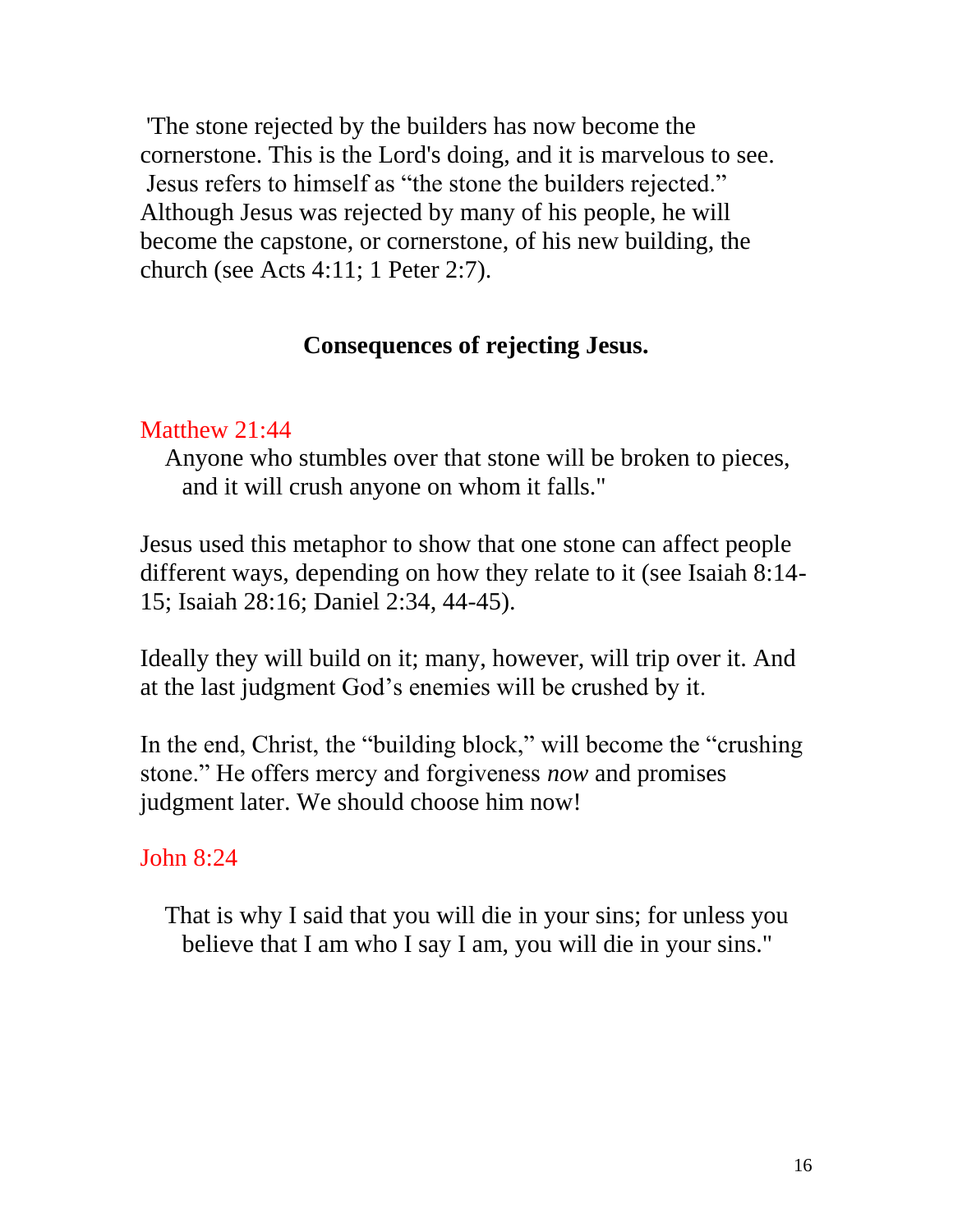People will die in their sins if they reject Christ, because they are rejecting the only way to be rescued from sin. Sadly, many are so taken up with the values of this world that they are blind to the priceless gift Christ offers.

### Hebrews 10:26

 Dear friends, if we deliberately continue sinning after we have received a full knowledge of the truth, there is no other sacrifice that will cover these sins.

When people deliberately reject Christ's offer of salvation, they reject God's most precious gift. They ignore the leading of the Holy Spirit, the one who communicates to us God's saving love.

This warning was given to Jewish Christians who were tempted to reject Christ for Judaism, but it applies to anyone who rejects Christ for another religion or, having understood Christ's atoning work, deliberately turns away from it (see also Numbers 15:30-31 and Mark 3:28-30).

### **The point is that there is no other acceptable sacrifice for sin than the death of Christ on the cross.**

If someone deliberately rejects the sacrifice of Christ after clearly understanding the gospel teaching about it, then there is no way for that person to be saved, because God has not provided any other name under heaven by which we can be saved (see Acts 4:12).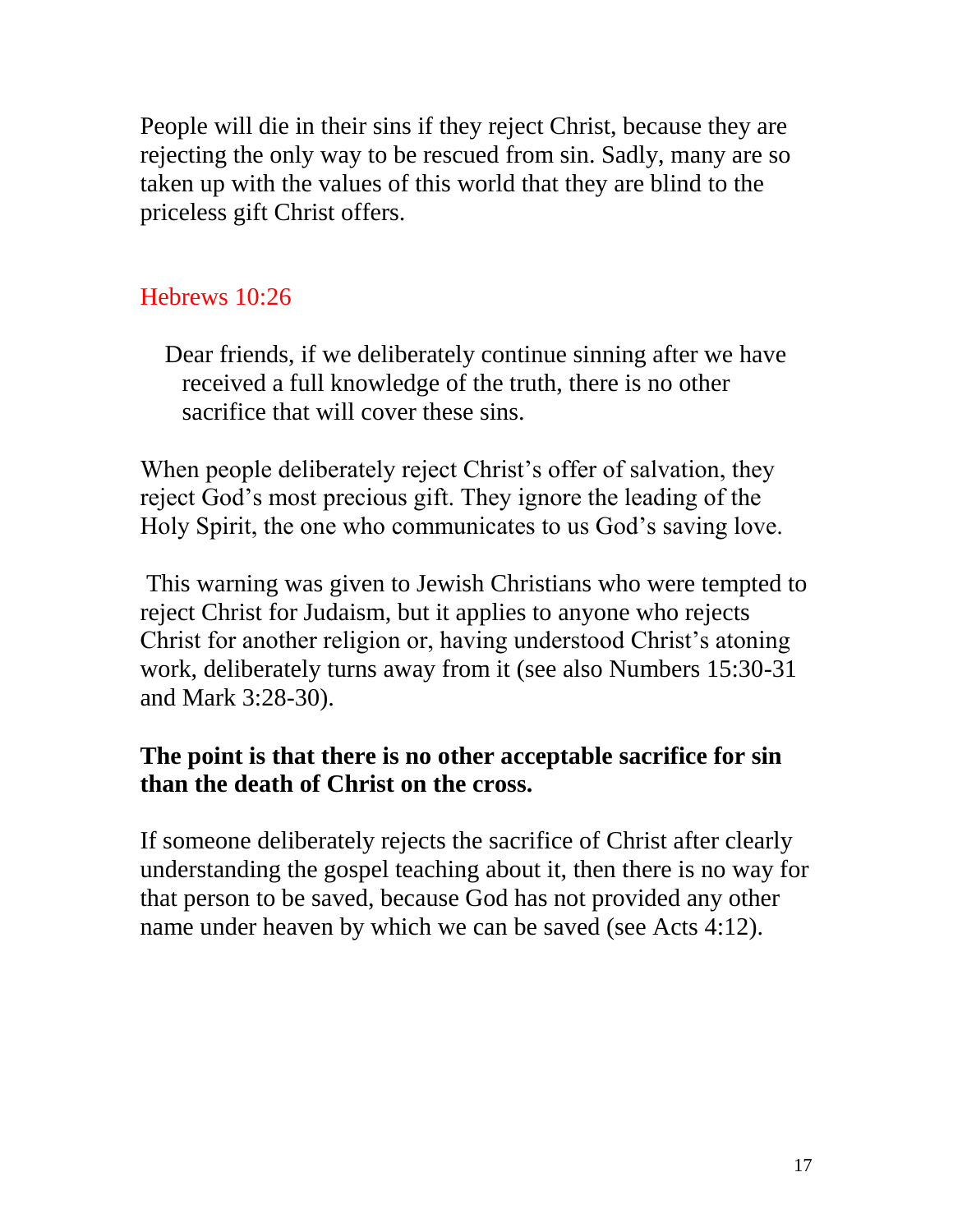# Chapter 4



**People's rejection versus Jesus' acceptance.**

### Mark 6:4

 Then Jesus told them, "A prophet is honored everywhere except in his own hometown and among his relatives and his own family."

Jesus said that a prophet (in other words, a worker for God) is never honored in his hometown. But that doesn't make his work any less important. A person doesn't need to be respected or honored to be useful to God. If friends, neighbors, or family don't respect your Christian work, don't let their rejection keep you from serving God.

# **Teamwork helps us deal with rejection**

#### Mark 6:7

 And he called his twelve disciples together and sent them out two by two, with authority to cast out evil spirits.

The disciples were sent out in pairs. Individually they could have reached more areas of the country, but this was not Christ's plan.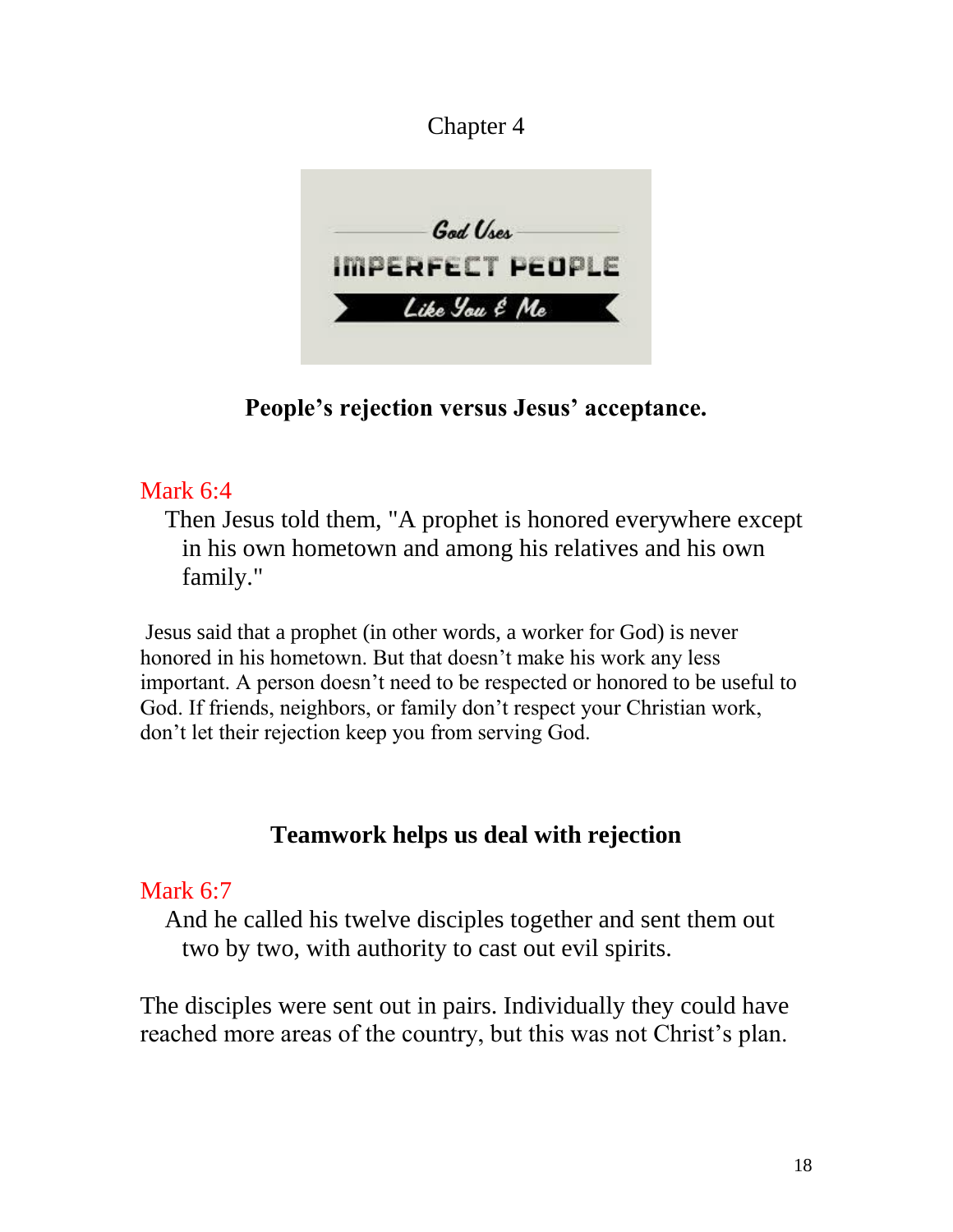One advantage in going out by twos was that they could strengthen and encourage each other, especially when they faced rejection. Our strength comes from God, but he meets many of our needs through our teamwork with others. As you serve Christ, don't try to go it alone.

### **Why many reject Jesus**

#### John 6:70

Then Jesus said, "I chose the twelve of you, but one is a devil."

 In response to Jesus' message, some people left; others stayed and truly believed; and some, like Judas, stayed but tried to use Jesus for personal gain.

Many people today turn away from Christ. Others pretend to follow, going to church for status, approval of family and friends, or business contacts.

But there are only two real responses to Jesus—you either accept him or reject him. How have you responded to Christ?

## **Rejecting God makes it impossible to hear him.**

## 1 Cor. 2:14-15

 But people who aren't Christians can't understand these truths from God's Spirit.

It all sounds foolish to them because only those who have the Spirit can understand what the Spirit means.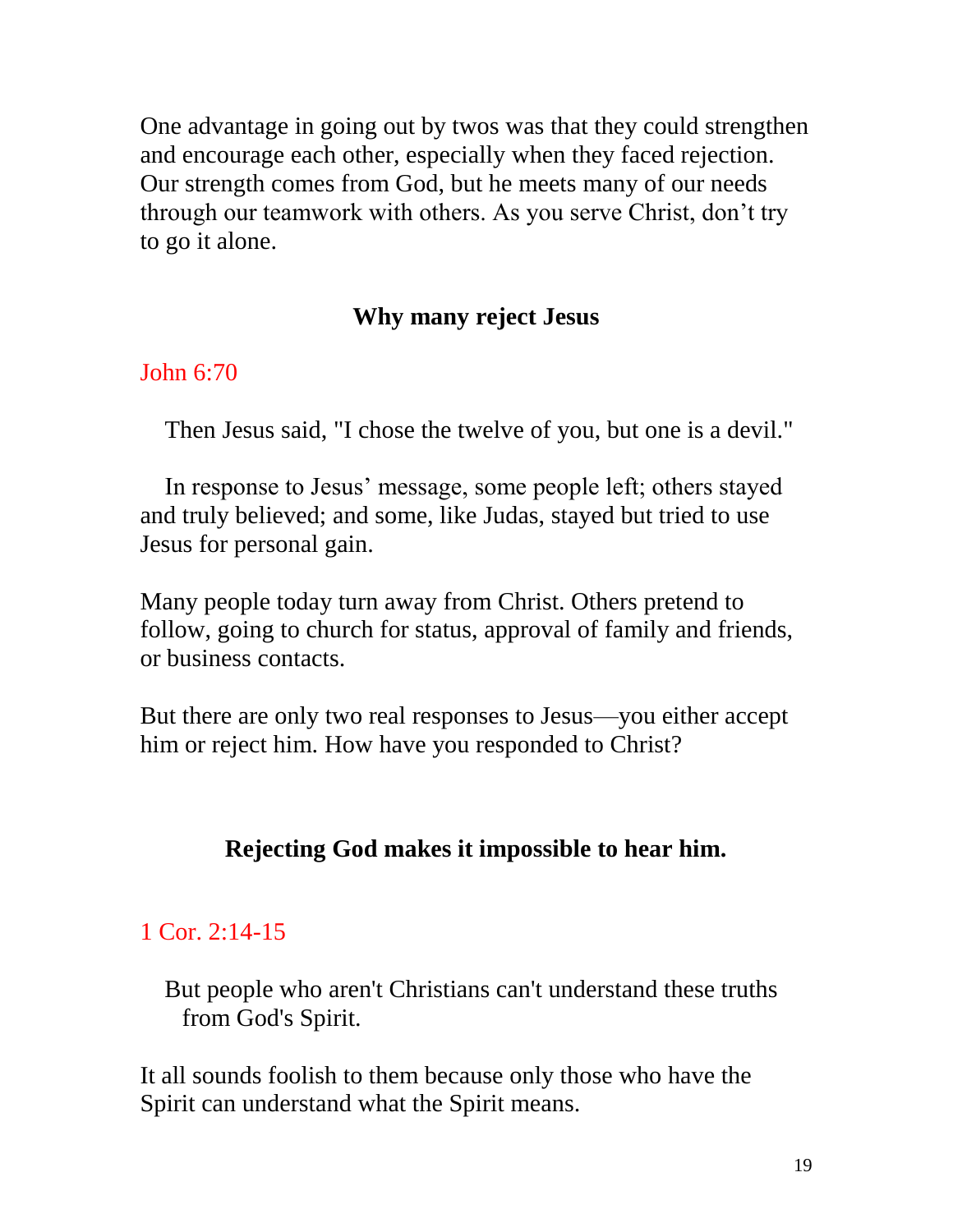We who have the Spirit understand these things, but others can't understand us at all.

Non-Christians cannot understand God, and they cannot grasp the concept that God's Spirit lives in believers.

Don't expect most people to approve of or understand your decision to follow Christ. It all seems so silly to them. Just as a tone-deaf person cannot appreciate fine music, the person who rejects God cannot understand God's beautiful message.

With the lines of communication broken, he or she won't be able to hear what God is saying to him or her.

No one can comprehend God (Romans 11:34), but through the guidance of the Holy Spirit, believers have insight into some of God's plans, thoughts, and actions—they, in fact, have the "mind of Christ<sup>"</sup>

Through the Holy Spirit we can begin to know God's thoughts, talk with him, and expect his answers to our prayers.

Are you spending enough time with Christ to have his very mind in you? An intimate relationship with Christ comes only from spending time consistently in his presence and in his Word. Read Phil. 2:5ff for more on the mind of Christ.

To accept Jesus as your Saviour, please pray this prayer, or another confessing your faith in Jesus Christ.

Dear Lord Jesus, I believe you are the Christ, the son of the Living God. I ask you to forgive me of my sins and come into my heart right now. I pray in Jesus name. Amen.